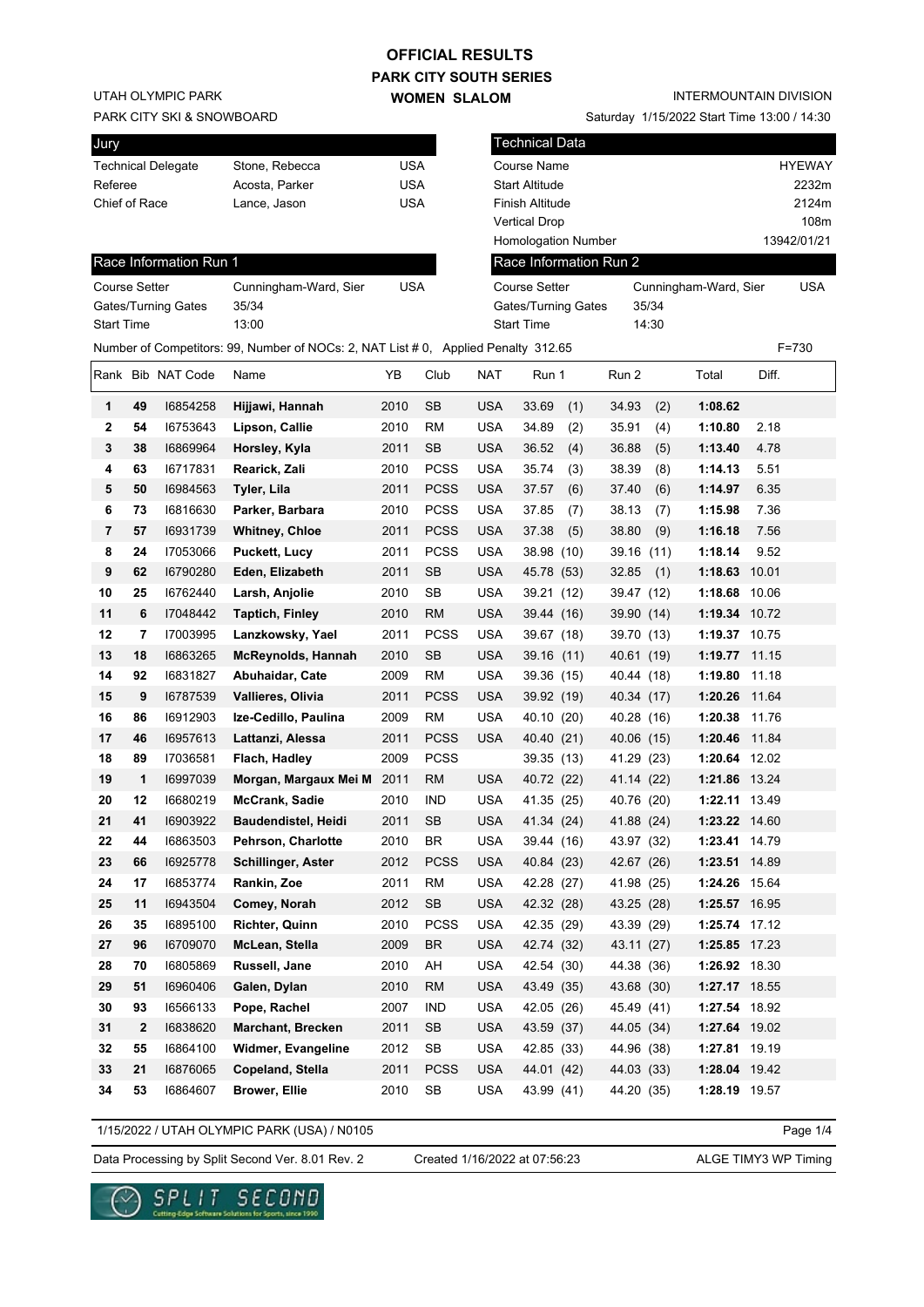## PARK CITY SKI & SNOWBOARD UTAH OLYMPIC PARK

## **PARK CITY SOUTH SERIES WOMEN SLALOM OFFICIAL RESULTS**

INTERMOUNTAIN DIVISION

Saturday 1/15/2022 Start Time 13:00 / 14:30

|    |    | Rank Bib NAT Code | Name                       | YΒ   | Club        | NAT        | Run 1      | Run 2       | Total         | Diff. |
|----|----|-------------------|----------------------------|------|-------------|------------|------------|-------------|---------------|-------|
| 35 | 37 | 17029918          | Laakso, Blake              | 2011 | <b>PCSS</b> | <b>USA</b> | 43.55 (36) | 44.89 (37)  | 1:28.44 19.82 |       |
| 36 | 82 | 16828324          | Sun, Kira                  | 2009 | <b>IND</b>  | <b>USA</b> | 43.69 (38) | 45.69 (43)  | 1:29.38 20.76 |       |
| 37 | 71 | 16804995          | Jarvie, Kate               | 2011 | SB          | USA        | 43.79 (40) | 45.67 (42)  | 1:29.46 20.84 |       |
| 38 | 26 | 17053170          | Booth, Addison             | 2011 | <b>PCSS</b> | <b>USA</b> | 44.14 (43) | 45.48 (40)  | 1:29.62 21.00 |       |
| 39 | 14 | 16708785          | Duffy, Anna                | 2011 | <b>BR</b>   | USA        | 43.70 (39) | 46.01 (44)  | 1:29.71 21.09 |       |
| 40 | 10 | 16810985          | Vars, Natalia              | 2011 | SB          | <b>USA</b> | 45.05 (48) | 45.41 (39)  | 1:30.46 21.84 |       |
| 41 | 40 | X7146649          | Kaukab, Yasmeen            | 2011 | <b>SBN</b>  |            | 44.22 (44) | 46.46 (46)  | 1:30.68 22.06 |       |
| 42 | 45 | 17003742          | Trayner, Aurora            | 2011 | <b>PCSS</b> | <b>USA</b> | 44.85 (47) | 46.47 (47)  | 1:31.32 22.70 |       |
| 43 | 59 | 17024623          | Dumas, Toni                | 2010 | <b>SBN</b>  | <b>USA</b> | 42.92 (34) | 48.69 (56)  | 1:31.61 22.99 |       |
| 44 | 20 | 16982420          | Ervin, Sydney              | 2012 | <b>PCSS</b> | USA        | 44.49 (46) | 47.74 (51)  | 1:32.23 23.61 |       |
| 45 | 60 | 17075115          | Lambert, Harper            | 2010 | <b>CVST</b> | <b>USA</b> | 45.53 (51) | 46.75 (49)  | 1:32.28 23.66 |       |
| 46 | 99 | 16622835          | Slagle, Grace              | 2009 | SB          |            | 45.14 (49) | 47.22 (50)  | 1:32.36 23.74 |       |
| 47 | 8  | 16921225          | Johnson, Emma              | 2012 | <b>SB</b>   |            | 46.16 (54) | 46.43 (45)  | 1:32.59 23.97 |       |
| 48 | 23 | 16808625          | Ferguson, Holland          | 2011 | AH          | <b>USA</b> | 49.93 (69) | 43.70 (31)  | 1:33.63 25.01 |       |
| 49 | 72 | 16793209          | Moise, Lena                | 2011 | SOL         | USA        | 45.42 (50) | 48.56 (55)  | 1:33.98 25.36 |       |
| 50 | 83 | 16890173          | Watson, Lola               | 2009 | AH          | USA        | 47.60 (58) | 46.60 (48)  | 1:34.20 25.58 |       |
| 51 | 27 | 16936814          | Drummond, Jana             | 2012 | <b>PCSS</b> | <b>USA</b> | 46.97 (56) | 48.10 (52)  | 1:35.07 26.45 |       |
| 52 | 68 | X7146663          | Kaukab, Farah              | 2012 | <b>SBN</b>  |            | 46.41 (55) | 49.64 (59)  | 1:36.05 27.43 |       |
| 53 | 43 | 17147107          | Wucetich, Elle             | 2011 | RM          |            | 47.81 (61) | 48.55 (54)  | 1:36.36 27.74 |       |
| 54 | 65 | 17026593          | Easley, Emersyn            | 2011 | SBN         | <b>USA</b> | 45.64 (52) | 50.77 (65)  | 1:36.41 27.79 |       |
| 55 | 34 | 17091841          | <b>Cummens, Simone</b>     | 2013 | <b>SBN</b>  | <b>USA</b> | 48.80 (65) | 48.19 (53)  | 1:36.99 28.37 |       |
| 56 | 81 | 16888754          | <b>Archibald, Claire</b>   | 2009 | AH          | <b>USA</b> | 47.69 (60) | 49.79 (60)  | 1:37.48 28.86 |       |
| 57 | 5  | 16948078          | Greener, Camryn            | 2012 | <b>SB</b>   | <b>USA</b> | 48.56 (63) | 49.06 (57)  | 1:37.62 29.00 |       |
| 58 | 75 | 17136679          | <b>Stansbury, Audrey</b>   | 2012 | <b>PCSS</b> | <b>USA</b> | 48.32 (62) | 49.93 (61)  | 1:38.25 29.63 |       |
| 59 | 56 | 16791864          | Carroll, Sylvia            | 2010 | SOL         | <b>USA</b> | 47.57 (57) | 51.01 (66)  | 1:38.58 29.96 |       |
| 60 | 29 | 17024596          | Baker, Picbo               | 2010 | <b>SBN</b>  | <b>USA</b> | 49.32 (67) | 49.29 (58)  | 1:38.61 29.99 |       |
| 61 | 33 | 16865460          | Goldstone, Sara            | 2010 | <b>PCSS</b> | <b>USA</b> | 47.65 (59) | 51.34 (68)  | 1:38.99 30.37 |       |
| 62 | 78 | 17130401          | Williams, Savvy            | 2009 | <b>PCSS</b> | <b>USA</b> | 49.57 (68) | 50.04 (62)  | 1:39.61 30.99 |       |
| 63 | 88 | 16866181          | Johnson, Lily              | 2009 | <b>SB</b>   |            | 49.16 (66) | 51.23 (67)  | 1:40.39 31.77 |       |
| 64 | 19 | X6947295          | Rayment, Alyssa            | 2012 | <b>PCSS</b> |            | 48.78 (64) | 51.86 (72)  | 1:40.64 32.02 |       |
| 65 | 67 | 16709974          | Larsen, Callie             | 2011 | <b>SB</b>   | <b>USA</b> | 50.05 (70) | 51.63(71)   | 1:41.68 33.06 |       |
| 66 | 28 | 16863418          | Duffy, Claire              | 2013 | BR          | <b>USA</b> | 51.36 (73) | 51.37 (69)  | 1:42.73 34.11 |       |
| 67 | 4  | 17134401          | Stewart, Willa             | 2011 | <b>BR</b>   | <b>USA</b> | 52.03 (76) | 51.60 (70)  | 1:43.63 35.01 |       |
| 68 | 30 | 16979735          | Washburn, Elsa             | 2012 | <b>PCSS</b> | <b>USA</b> | 51.74 (75) | 53.02 (73)  | 1:44.76 36.14 |       |
| 69 | 31 | 17089429          | Knoll, Cassandra           | 2011 | <b>BR</b>   | <b>USA</b> | 50.47 (71) | 54.75 (77)  | 1:45.22 36.60 |       |
| 70 | 64 | 17141347          | Fallis, Ruby               | 2010 | SBN         | <b>USA</b> | 51.15 (72) | 54.64 (76)  | 1:45.79 37.17 |       |
| 71 | 16 | 16978457          | Ennen, Abigail             | 2012 | <b>PCSS</b> | <b>USA</b> | 53.39 (78) | 54.04 (74)  | 1:47.43 38.81 |       |
| 72 | 94 | 17050584          | McKenzie, Maida            | 2009 | <b>PCSS</b> | <b>USA</b> | 51.62 (74) | 55.97 (79)  | 1:47.59 38.97 |       |
| 73 | 52 | 17138403          | Cover, Chloe               | 2011 | <b>SBN</b>  | <b>USA</b> | 53.44 (79) | 54.55 (75)  | 1:47.99 39.37 |       |
| 74 | 42 | I7129595          | Wolf, Clara                | 2012 | SBN         | <b>USA</b> | 55.13 (82) | 55.77 (78)  | 1:50.90 42.28 |       |
| 75 | 95 | 16949460          | Theodore, Liberty          | 2009 | SB          | <b>USA</b> | 54.68 (81) | 58.04 (81)  | 1:52.72 44.10 |       |
| 76 | 39 | 17077034          | <b>Ottinger, Genevieve</b> | 2012 | <b>PCSS</b> | <b>USA</b> | 56.52 (84) | 57.70 (80)  | 1:54.22 45.60 |       |
| 77 | 15 | 16866092          | Thomas, Lily               | 2012 | <b>PCSS</b> | <b>USA</b> | 58.00 (85) | 58.16 (82)  | 1:56.16 47.54 |       |
| 78 | 47 | 17042057          | Gilbert, Willow            | 2012 | SBN         | <b>USA</b> | 56.23 (83) | 1:01.39(83) | 1:57.62 49.00 |       |
| 79 | 48 | 16936807          | Drummond, Julia            | 2012 | <b>PCSS</b> | <b>USA</b> | 59.72 (86) | 1:03.11(84) | 2:02.83 54.21 |       |

1/15/2022 / UTAH OLYMPIC PARK (USA) / N0105

Page 2/4

Data Processing by Split Second Ver. 8.01 Rev. 2 Created 1/16/2022 at 07:56:23 ALGE TIMY3 WP Timing

Created 1/16/2022 at 07:56:23

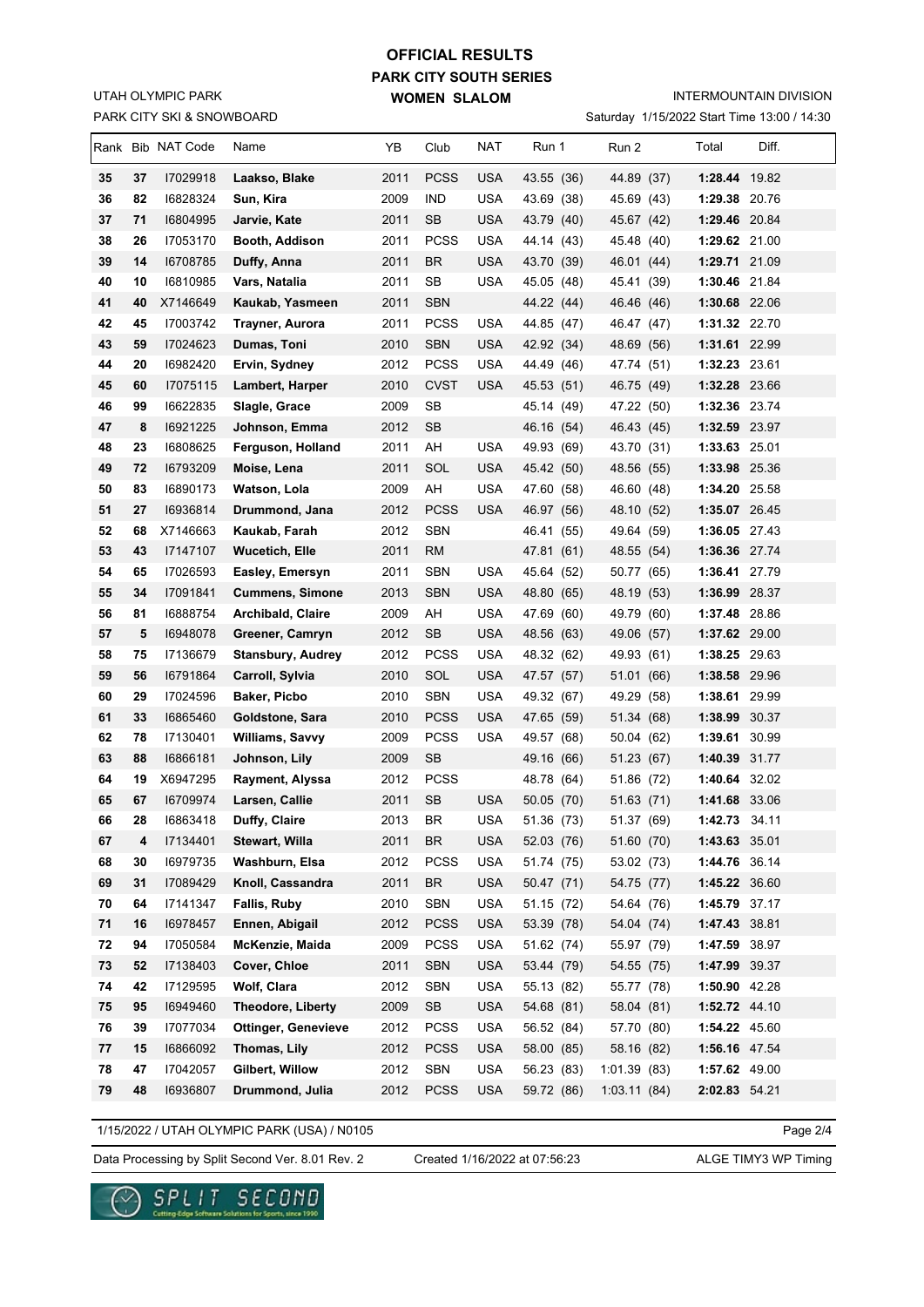## **PARK CITY SOUTH SERIES WOMEN SLALOM OFFICIAL RESULTS**

INTERMOUNTAIN DIVISION

| aturday 1/15/2022 Start Time 13:00 / 14:30 |  |  |
|--------------------------------------------|--|--|
|                                            |  |  |

|    |    | PARK CITY SKI & SNOWBOARD    |                                            |      |             |            |              |             |         | Saturday 1/15/2022 Start Time 13:00 / 14:30 |
|----|----|------------------------------|--------------------------------------------|------|-------------|------------|--------------|-------------|---------|---------------------------------------------|
|    |    | Rank Bib NAT Code            | Name                                       | YΒ   | Club        | <b>NAT</b> | Run 1        | Run 2       | Total   | Diff.                                       |
| 80 | 69 | 16709567                     | Clark, Sloan                               | 2011 | <b>BR</b>   | <b>USA</b> | 53.12 (77)   | 1:14.01(86) |         | 2:07.13 58.51                               |
| 81 | 74 | 16958483                     | <b>August, Addison</b>                     | 2010 | <b>RM</b>   | <b>USA</b> | 44.37 (45)   | 1:25.67(87) |         | 2:10.041.01.42                              |
|    |    |                              | <b>NOT PERMITTED TO START 1st RUN</b>      |      |             |            |              |             |         |                                             |
|    |    |                              |                                            |      |             |            |              |             |         |                                             |
|    |    |                              | DID NOT START 1st RUN: 4 competitors       |      |             |            |              |             |         |                                             |
|    | 80 | 17110448                     | Burtseva, Sophia                           | 2008 | <b>PST</b>  | <b>USA</b> |              |             |         |                                             |
|    | 87 | 16863833                     | Williams, Jordan                           | 2009 | <b>PCSS</b> | <b>USA</b> |              |             |         |                                             |
|    | 97 | 16742378                     | Lundeen, Serelle                           | 2009 | AH          | <b>USA</b> |              |             |         |                                             |
|    | 76 | 16863512                     | Pehrson, Frances                           | 2012 | <b>BR</b>   | <b>USA</b> |              |             |         |                                             |
|    |    |                              | DID NOT FINISH 1st RUN: 2 competitors      |      |             |            |              |             |         |                                             |
|    | 79 | 16890771                     | Anyan, Jia                                 | 2009 | <b>BR</b>   | <b>USA</b> |              | <b>DNF</b>  |         |                                             |
|    | 90 | 16889155                     | Wood, Alice                                | 2007 | <b>PST</b>  | <b>USA</b> |              | <b>DSQ</b>  |         |                                             |
|    |    |                              |                                            |      |             |            |              |             |         |                                             |
|    |    |                              | <b>DISQUALIFIED 1st RUN: 7 competitors</b> |      |             |            |              |             |         |                                             |
|    | 91 | 17008024                     | Barney, Tanna                              | 2008 | SB          |            |              | 1:05.28(85) | Gate 32 |                                             |
|    | 3  | 16831844                     | Abbott, Cleo                               | 2010 | <b>PCSS</b> | <b>USA</b> |              | $34.95$ (3) | Gate 32 |                                             |
|    | 13 | 16948081                     | Sell, Charlotte                            | 2011 | <b>PCSS</b> | <b>USA</b> |              | 50.72 (64)  | Gate 32 |                                             |
|    | 22 | 17035859                     | Daly, Sydney                               | 2010 | <b>PCSS</b> | <b>USA</b> |              | <b>DSQ</b>  | Gate 18 |                                             |
|    | 32 | 16980712                     | Hanlon, Gabrielle                          | 2011 | <b>RM</b>   | <b>USA</b> |              | 41.12 (21)  | Gate 8  |                                             |
|    | 36 | 16948398                     | Johnson, Tessa                             | 2011 | <b>SB</b>   | <b>USA</b> |              | 50.35(63)   | Gate 32 |                                             |
|    | 61 | 16730039                     | Stein, Lilia                               | 2010 | <b>PCSS</b> | <b>USA</b> |              | 38.97 (10)  | Gate 29 |                                             |
|    |    |                              | <b>NOT PERMITTED TO START 2nd RUN</b>      |      |             |            |              |             |         |                                             |
|    |    |                              |                                            |      |             |            |              |             |         |                                             |
|    |    | <b>DID NOT START 2nd RUN</b> |                                            |      |             |            |              |             |         |                                             |
|    |    |                              |                                            |      |             |            |              |             |         |                                             |
|    |    |                              | DID NOT FINISH 2nd RUN: 1 competitor       |      |             |            |              |             |         |                                             |
|    | 84 | 16787858                     | Smith, Catalina                            | 2009 | <b>PCSS</b> | <b>USA</b> | 42.72 (31)   | <b>DNF</b>  |         |                                             |
|    |    |                              |                                            |      |             |            |              |             |         |                                             |
|    |    |                              | DISQUALIFIED 2nd RUN: 4 competitors        |      |             |            |              |             |         |                                             |
|    | 77 | 17036561                     | Flach, Tatum                               | 2009 | <b>PCSS</b> |            | 38.83<br>(8) | <b>DSQ</b>  | Gate 32 |                                             |
|    | 85 | 17055678                     | Johnson, Ginger                            | 2008 | <b>SB</b>   | <b>USA</b> | 54.62 (80)   | <b>DSQ</b>  | Gate 31 |                                             |
|    | 98 | 16780071                     | Preece, Mea-cia                            | 2007 | <b>CVST</b> | <b>USA</b> | 38.85<br>(9) | <b>DSQ</b>  | Gate 32 |                                             |
|    | 58 | 16831928                     | <b>Rothwell, Wylie</b>                     | 2010 | <b>PCSS</b> | <b>USA</b> | 39.35 (13)   | <b>DSQ</b>  | Gate 32 |                                             |

1/15/2022 / UTAH OLYMPIC PARK (USA) / N0105

Page 3/4

Data Processing by Split Second Ver. 8.01 Rev. 2 Created 1/16/2022 at 07:56:23 ALGE TIMY3 WP Timing

Created 1/16/2022 at 07:56:23



UTAH OLYMPIC PARK